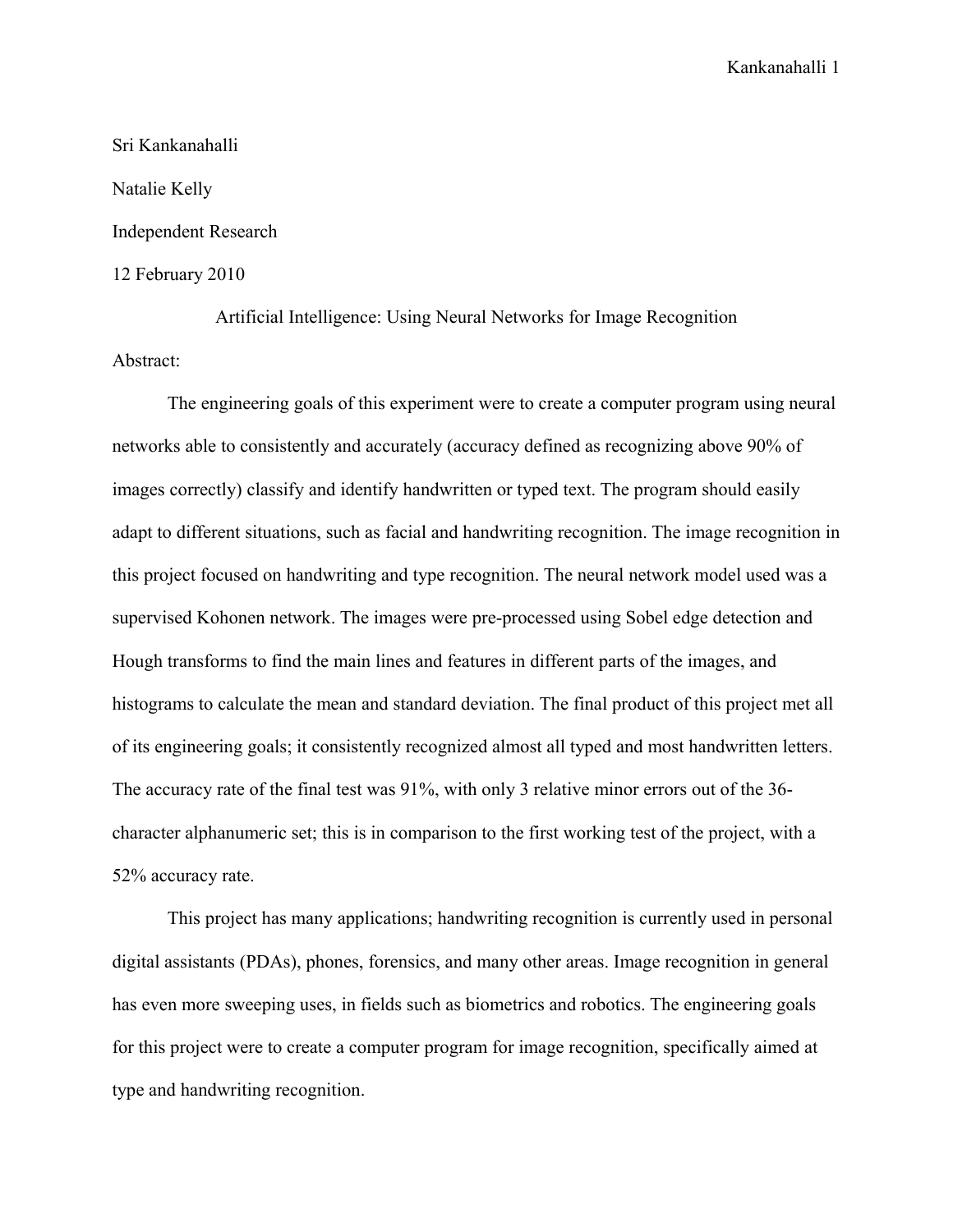Introduction:

Artificial intelligence is defined by the Gale Encyclopedia of Science as being "a subfield of computer science that seeks to...[create] software and hardware that possesses some of the behavioral flexibility shown by natural intelligences, both human and animal" (Lerner 1). Essentially, the field of artificial intelligence (abbreviated as AI) is focused on creating computer programs and machines able to flexibly adapt to different situations, in a similar way to a human (or animal); it attempts this by using algorithms and defined rules to mimic human behavior. All AI systems have the ability to learn from data received over time; this learning is accomplished through a learning algorithm*,* which is a predefined set of rules and actions that simulate learning.

The learning algorithm used for the program constructed in this experiment was the artificial neural network. An artificial neural network is designed to simulate the structure of the human brain and the way it processes information. The human brain consists of millions of individual cells (biological neurons) connected together to form a biological neural network. Each individual biological neuron is extremely limited in how it processes information; it takes inputs and changes them in simple ways to create outputs, which it sends out. The individual neuron is only able to perform simple tasks, but when many neurons are connected or arranged together, the network can tackle much more complex problems (Buckland, "Neural Network" 2).

An artificial neural network works in a similar way; it too consists of many artificial neurons connected or arranged together to perform a task (in this experiment, that task was letter recognition). Each artificial neuron has numeric inputs, weights, and outputs. The inputs are the data fed into the neuron, and the outputs are the values the neuron sends out. The weights determine exactly how the neuron changes the input. For every input the neuron receives, it has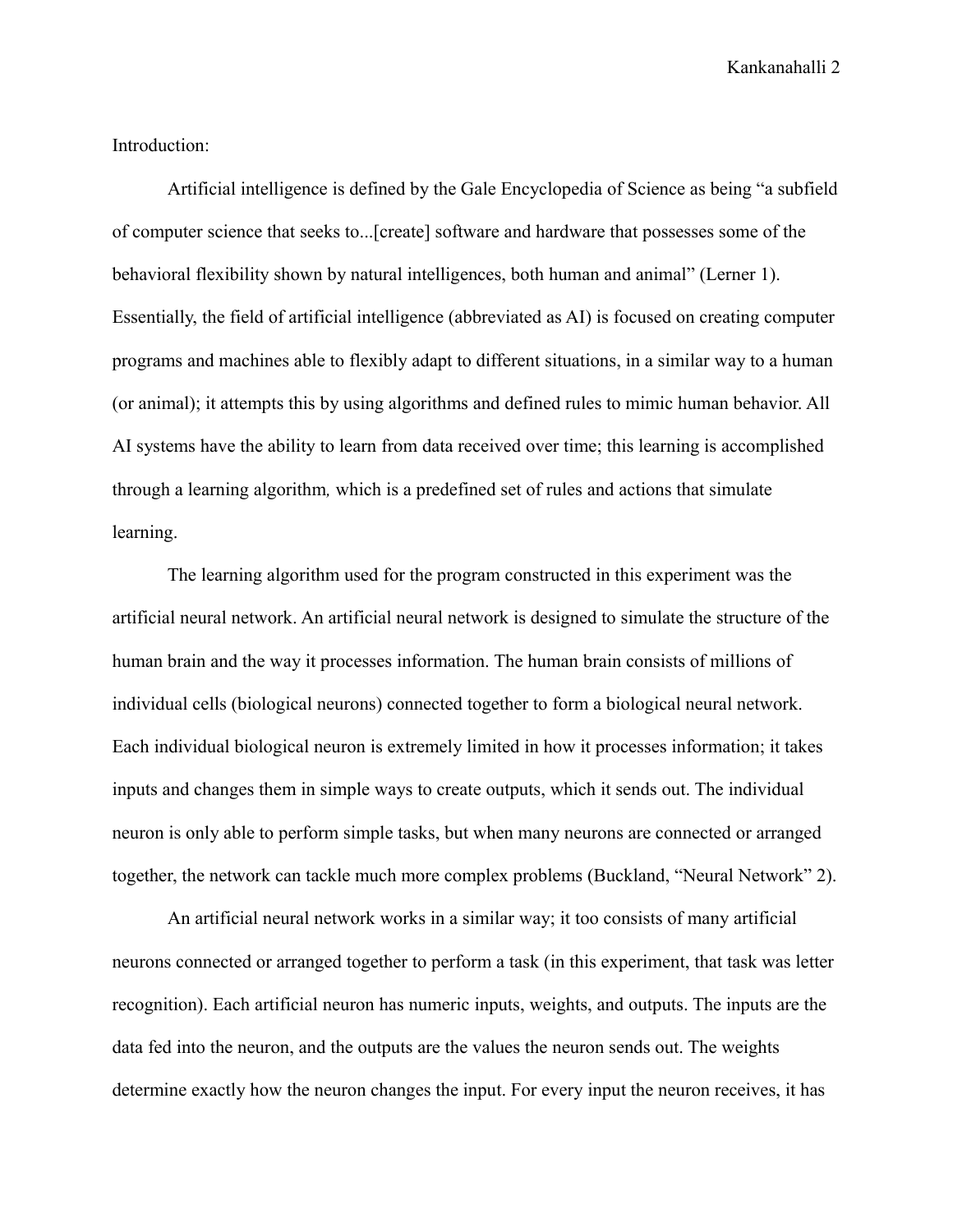one corresponding numeric weight; to calculate the neuron's final output, each input is multiplied by its corresponding weight, and then added together with the other modified inputs to get the neuron's final output (Buckland, "Neural Network" 2).



Figure 1: Diagram of a basic artificial neuron (Buckland, "Neural Network" 2).

Neural networks learn by adapting their weights to the inputs they receive, and the corresponding outputs, in a mathematical way (this can differ depending on how the neurons are connected, what the programmer wants the network to accomplish, etc.), so that the network will improve in achieving its defined task over time. This process is called training the network. There are two types of training, supervised training and unsupervised training. In supervised training, the network knows what output it is supposed to get and tries to modify its weights to match, while in unsupervised learning, the network does not know what the output should be and must learn on its own. (Matthews, "An Introduction" 3) The final version of the neural network program in this experiment used a supervised learning approach.

The ability of neural networks to efficiently learn and adapt to new situations is an advantage over other learning algorithms. Neural networks are used in many fields, from original music composition to robotics to (in this experiment) optical character recognition, or OCR. An article by Jeff Heaton gives a definition of OCR and an example of how it can be used: "OCR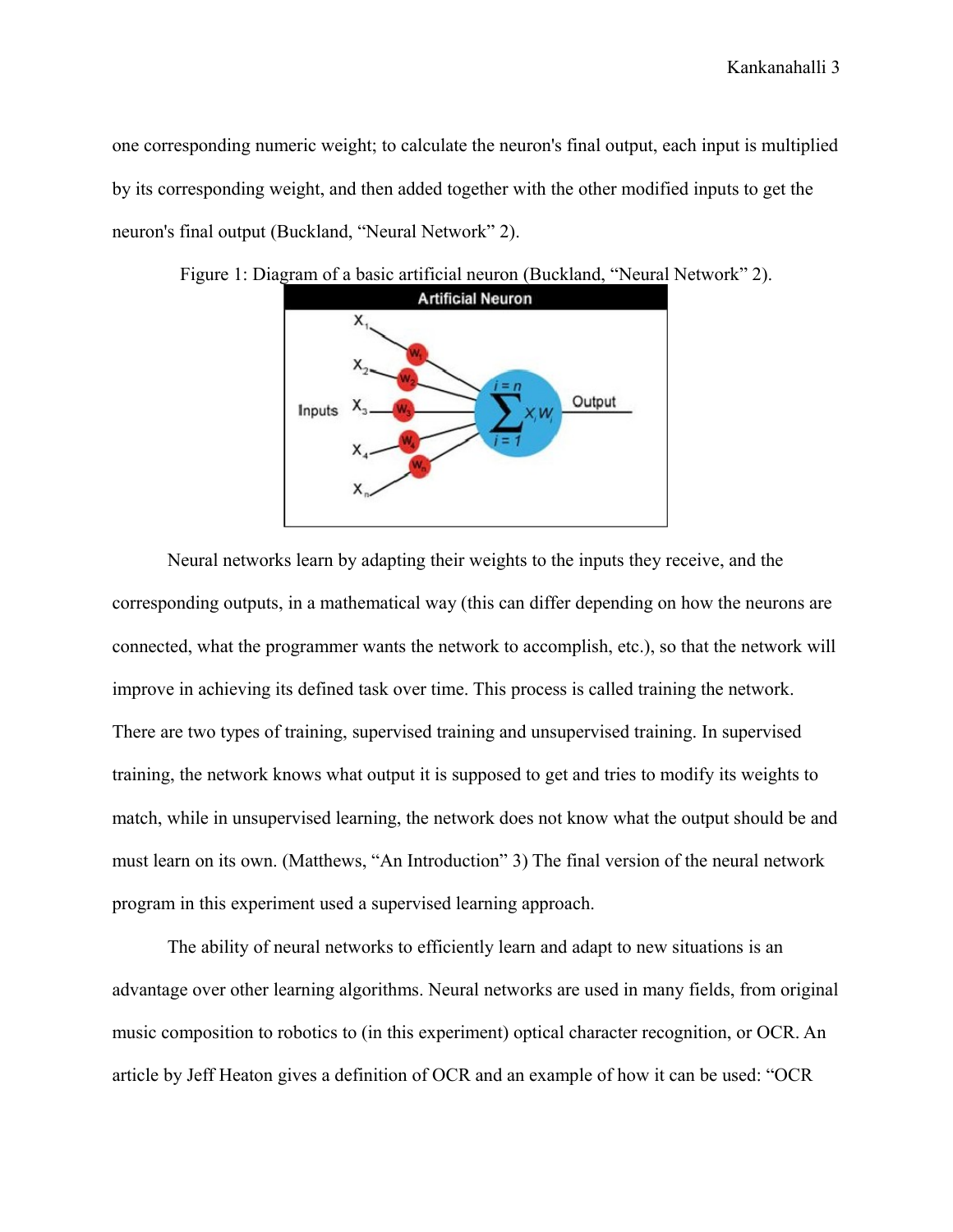programs are capable of reading printed text. This could be text that was scanned in from a document, or hand written text that was drawn to a hand-held device, such as a Personal Digital Assistant (PDA). OCR programs are used widely in many industries. One of the largest uses of OCR systems is the United States Postal Service. In the 1980's the US Postal Service had many Letter Sorting Machines (LSMs). These machines were manned by human clerks that would key the zip codes of sixty letters per minute. These human letter sorters have now been completely replaced by computerized letter sorting machine. This new generation of letter sorting machines is enabled with OCR technology." (Heaton 193) Essentially, OCR systems are able to take images of printed text or handwriting and recognize the letters in that image.

The type of neural network used in this experiment was the Kohonen network. Unlike most traditional neural network models, in a Kohonen network, neurons are arranged in a twodimensional grid (usually in a rectangle). The Kohonen network is based on *competitive learning*; in a competitive learning algorithm, neurons are not all trained at once, but instead must "compete" with each other in some way in order to get trained (Matthews, "Self-Organizing Nets" 2).

A Kohonen network is trained by presenting the network with a randomly chosen set of inputs from the total input data it is being trained on (consisting of many different sets). The neuron that has the highest output out of the entire network for that input set is designated the best matching unit (BMU). The BMU, as well as its surrounding neurons within a certain radius, are then trained based on the current input set; the farther away a neuron is from the BMU on the network grid, the less it is trained. The BMU's radius also decreases over time; at a certain point, the radius will shrink until it only contain the BMU itself. At that point, training is said to be complete (Buckland, "SOM Tutorial" 3).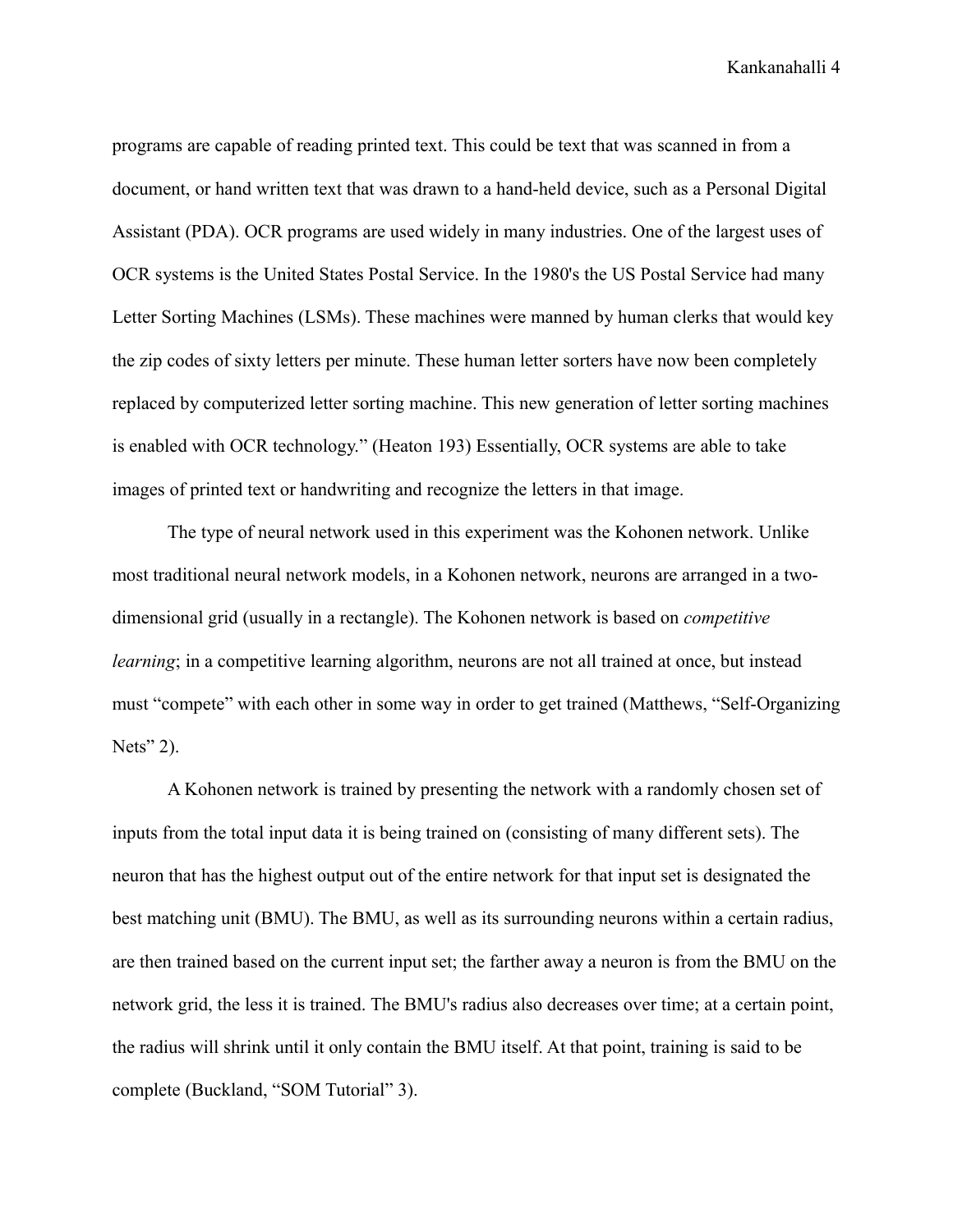Figure 2: A Kohonen network. BMU and radius highlighted (Buckland, "SOM Tutorial" 3).

The output of a Kohonen network is determined by looking at which neuron was the BMU (or which group of neurons contained the BMU). For example, if the network was being used for OCR, if the first neuron (top-left) in the network was the BMU the network's output would be interpreted as the letter "A."

A useful aspect of the Kohonen network is its inherent classification ability. As the network is trained, "regions" begin to form in the network grid; similar inputs are clustered into the same neuron or same group of neurons (Buckland, "SOM Tutorial" 1). This attribute helps in identifying noisy and corrupt data. For example, if many photographs of different locations were shown to the network, then similar photographs would group into the same neurons (e.g. pictures of sunsets might go into neuron 1, pictures of sunrises might go into neuron 2, etc.)

However, one cannot present whole images to a neural network; this is too much information for the network to handle, and there is a lot of essentially unimportant data which may confuse the network (e.g. not being able to recognizing letters at different angles). The images must go through some form of preprocessing before being shown to the network, in which the most important features of the image (in this experiment, the letters) are extracted and presented in a numerical form. For the final Kohonen network constructed in this project, many preprocessing algorithms and techniques were applied to the letter images before presenting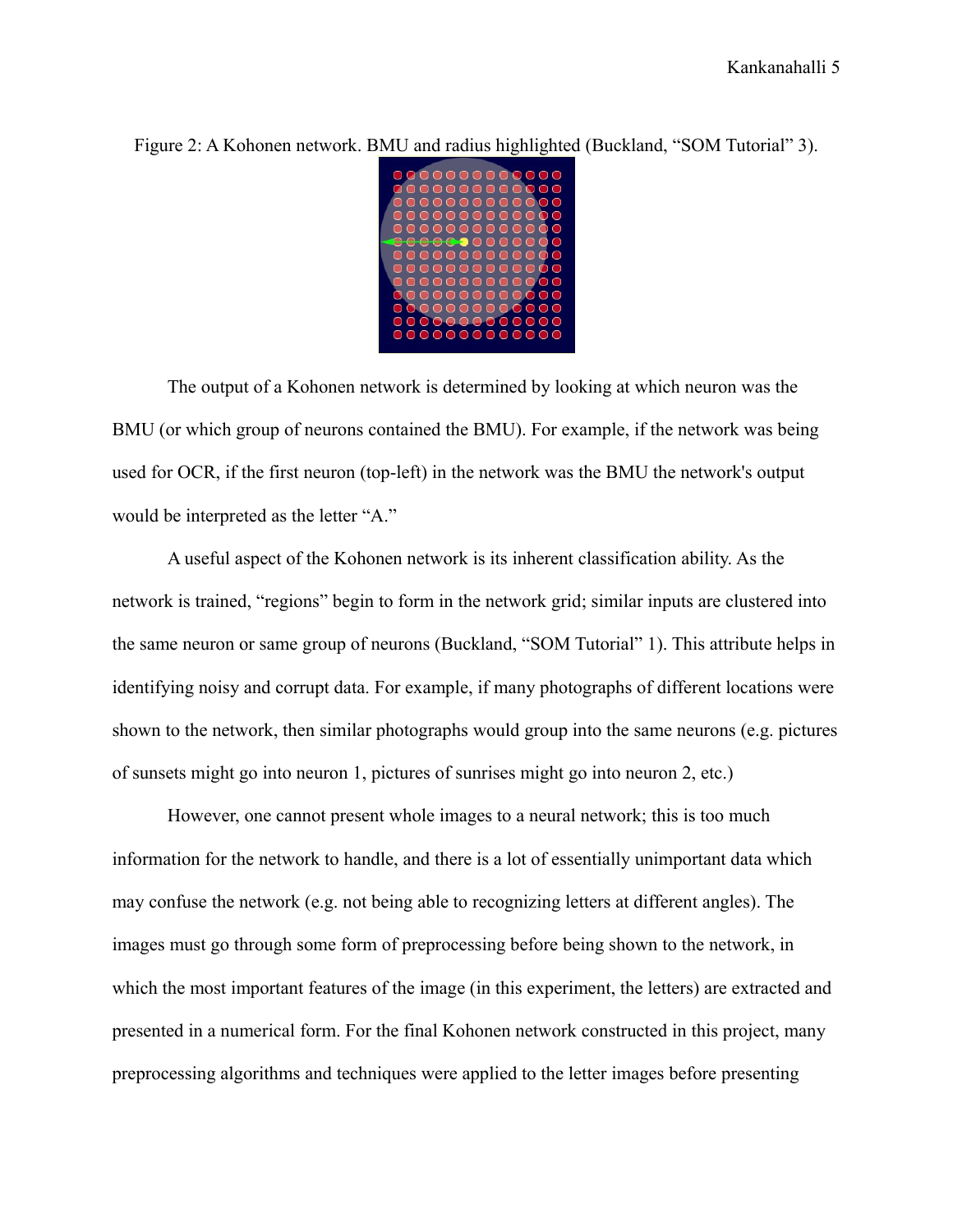them to the network. The image of the letter was first split into 25 equally sized subsegments, and then several algorithms were applied to each segment; these algorithms were the histogram, the Hough transform, and the Sobel edge detector.

A histogram is essentially a graph showing the color distribution of an image, from light to dark. When represented on a computer, each color is created by combining different intensities of three color components (red, green, and blue). A histogram maps these intensities for each one of these three colors; as defined in an article by James Matthews, "an image histogram maintains a count of the frequency for a given colour level. When graphed, a histogram can provide a good representation of the colour spread of the image." (Matthews, "A Basic Introduction" 8) Like any graph, a histogram graph has both a mean and a standard deviation. The mean and standard deviation for each color component in each image segment were fed into the Kohonen network created in this experiment as inputs.





An algorithm called the Hough transform was also applied to each image segment. Robert Fisher and the other authors of the HIPR2 image processing library describe the Hough transform as "a technique which can be used to isolate features of a particular shape within an image. Because it requires that the desired features be specified in some parametric form, the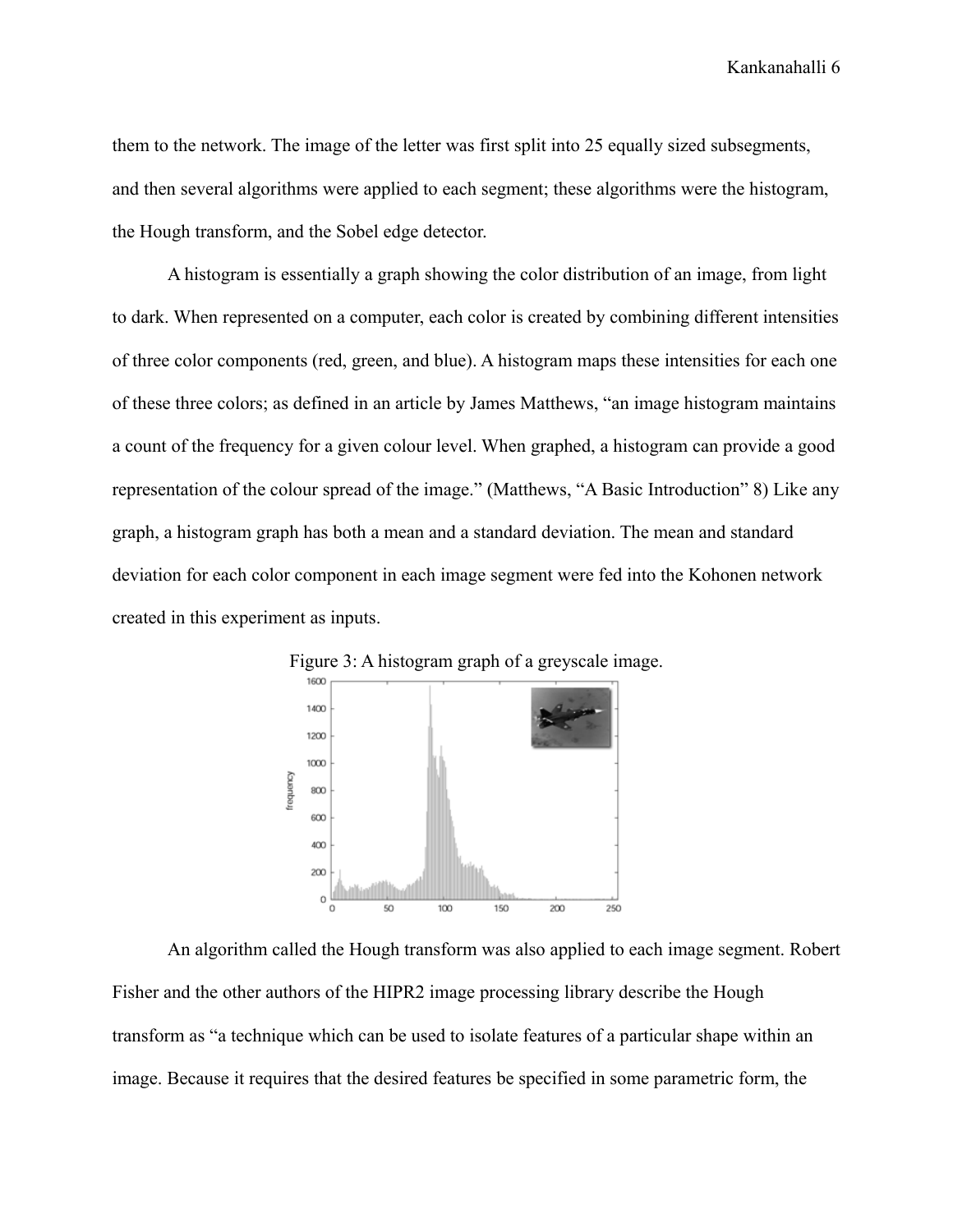*classical* Hough transform is most commonly used for the detection of regular curves such as lines, circles, ellipses, *etc*." (1) A Hough transform is used to isolate the main lines in an image and find their parameters (the angle and y-intercept). For each of the 25 subsections of the image being fed into the Kohonen network, a Hough transform was used to find the one main line of that subsection. After this, the sine and cosine of that main line's angle, as well as its y-intercept, were given to the network.

The final algorithm used in preprocessing was Sobel edge detection. Edge detection, as defined by Bill Green's article for Drexel University, is highly important because "edges characterize boundaries and are therefore a problem of fundamental importance in image processing. Edges in images are areas with strong intensity contrasts – a jump in intensity from one pixel to the next. Edge detecting an image significantly reduces the amount of data and filters out useless information, while preserving the important structural properties in an image**.**" (4) Edge detection filters out noise in the image and preserves its basic structure; this is key when dealing with images such as letters, where the structure is the most important aspect. The Sobel edge detection algorithm calculates the derivative of the image (rate of change), and uses that to find edges; the final output is a new grayscale image with only edges showing. A Sobel edge detector is run on each of the 25 subsegments for each image, and the histogram mean and standard deviation of the output grayscale image are fed into the network as inputs.

The Kohonen network used in this experiment has a 6x6 grid of neurons, and recognizes 36 characters (26 letters, 10 numbers). Each character maps to exactly one neuron. The network uses a form of supervised learning; the network already knows which neurons are associated with particular characters (for example, the network knows that the letter A must map to neuron 1 and the letter F must map to neuron 6).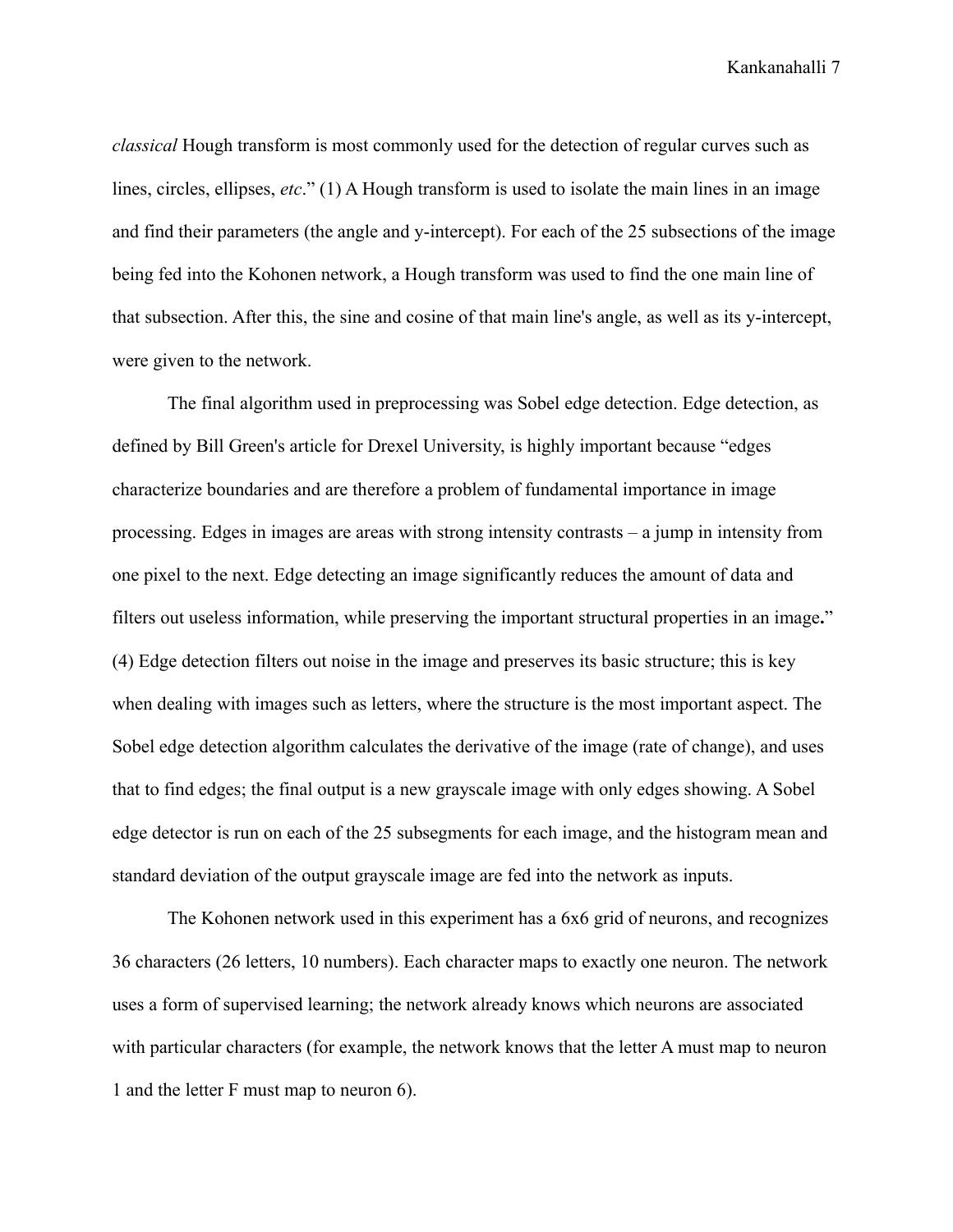Materials and Methods:

Materials necessary for this project were a computer running Windows and a compiler for the Blitz3D programming language.

- 1. The resources read from various sources were used to design the structure and plan the implementation of the neural network (what type of network, how many neurons total, etc.)
- 2. A prototype of the neural network program was created, using the Blitz3D programming language (based off BASIC).
- 3. The prototype program's performance was evaluated in optical character recognition (OCR). The network learned to recognize the 26 letters of the alphabet, as well as the 10 numbers (so 36 characters total).
- 4. For OCR testing, the neural network was first trained on 3 sets of images of all 36 characters, in different fonts and handwriting.
- 5. The network was presented with a new set of images it had not seen before, and classified each image as one of the 36 characters it has learned. The number of characters classified correctly and the number of characters classified incorrectly was recorded, and the program ran 3 times for each set.
- 6. Based on the data collected for each set, changes were made to the prototype, and testing began again from step 3 (with the network being retrained). This entire process constituted one trial.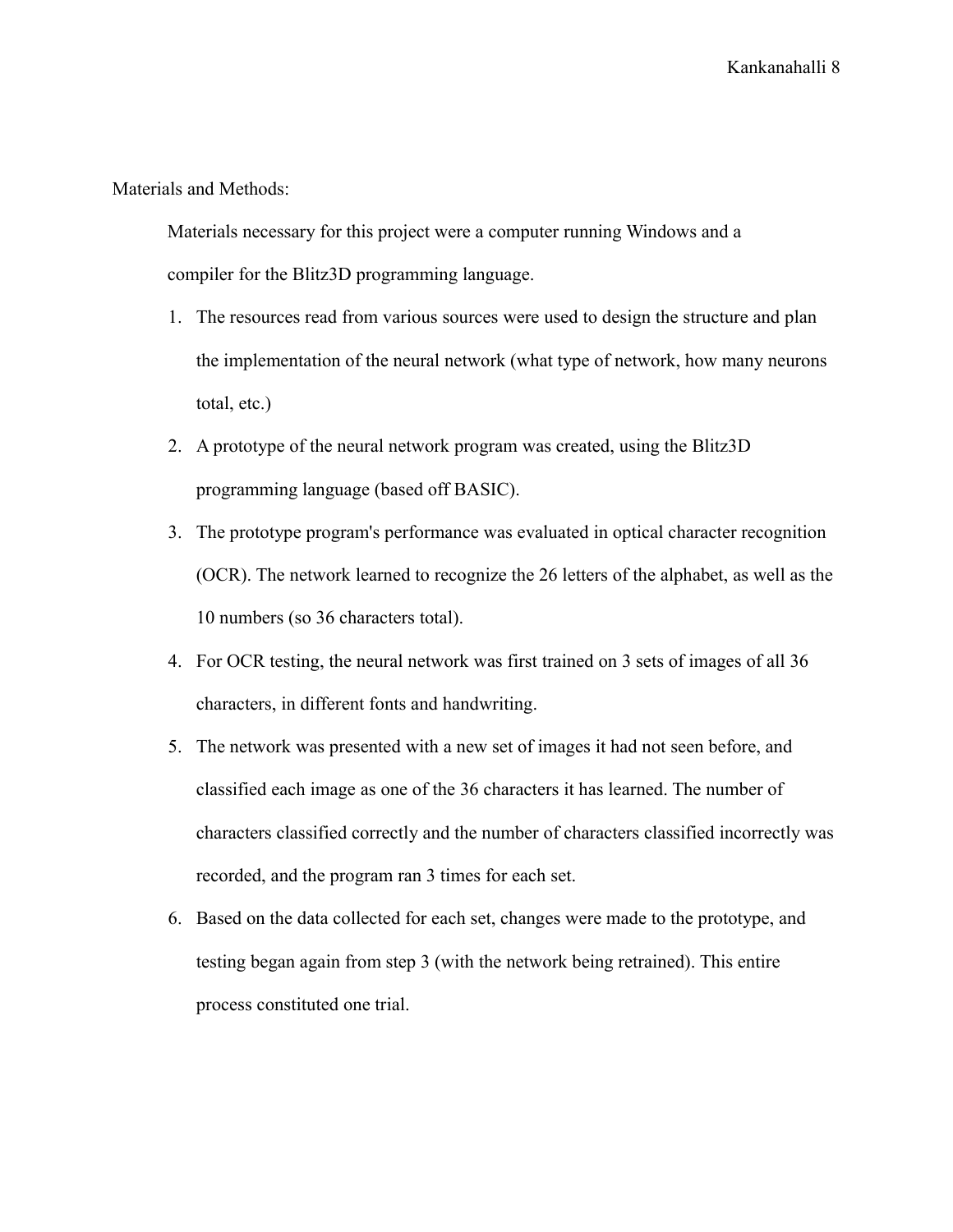Results:

After being trained on three sets (including both fonts and handwriting) of characters, the network was tested on a typed font it had never seen before. On average, when tested on typed fonts, the final version of the network was able to recognize letters with a 91.6% accuracy rate (on average missing 3 out of every 36, an  $\sim$ 8.3% error rate). This is a vast improvement from the first working trial (trial 3), where the accuracy rate was only about 52.2%, and the error rate was an astonishingly high 47.7%. The final version of the network used a supervised learning approach and divided the letter images into 25 subsegments, using three image preprocessing techniques (histogram, Sobel edge detection, and Hough transform), while the first working version of the network used an unsupervised learning approach and only divided the letter images into 16 subsegments, using only two image preprocessing techniques (histogram and Hough transform).

Complete experimental notes and data tables are in the appendix.

## Discussion:

The first working network's large percent error (in trial 3) was probably due to the unsupervised learning approach that was initially taken. Each character must be associated with exactly one neuron and one neuron only; there are 36 total neurons in the network, and 36 letters which need to be classified. However, with an unsupervised approach, the network did not know that each character must be mapped to exactly one and only one neuron; therefore, when the network used unsupervised learning, it was mapping several characters to the same neuron, or even to none at all. This meant that the network was not able to distinguish between letters well, and led to many problems; this is why a supervised learning approach had to be taken from that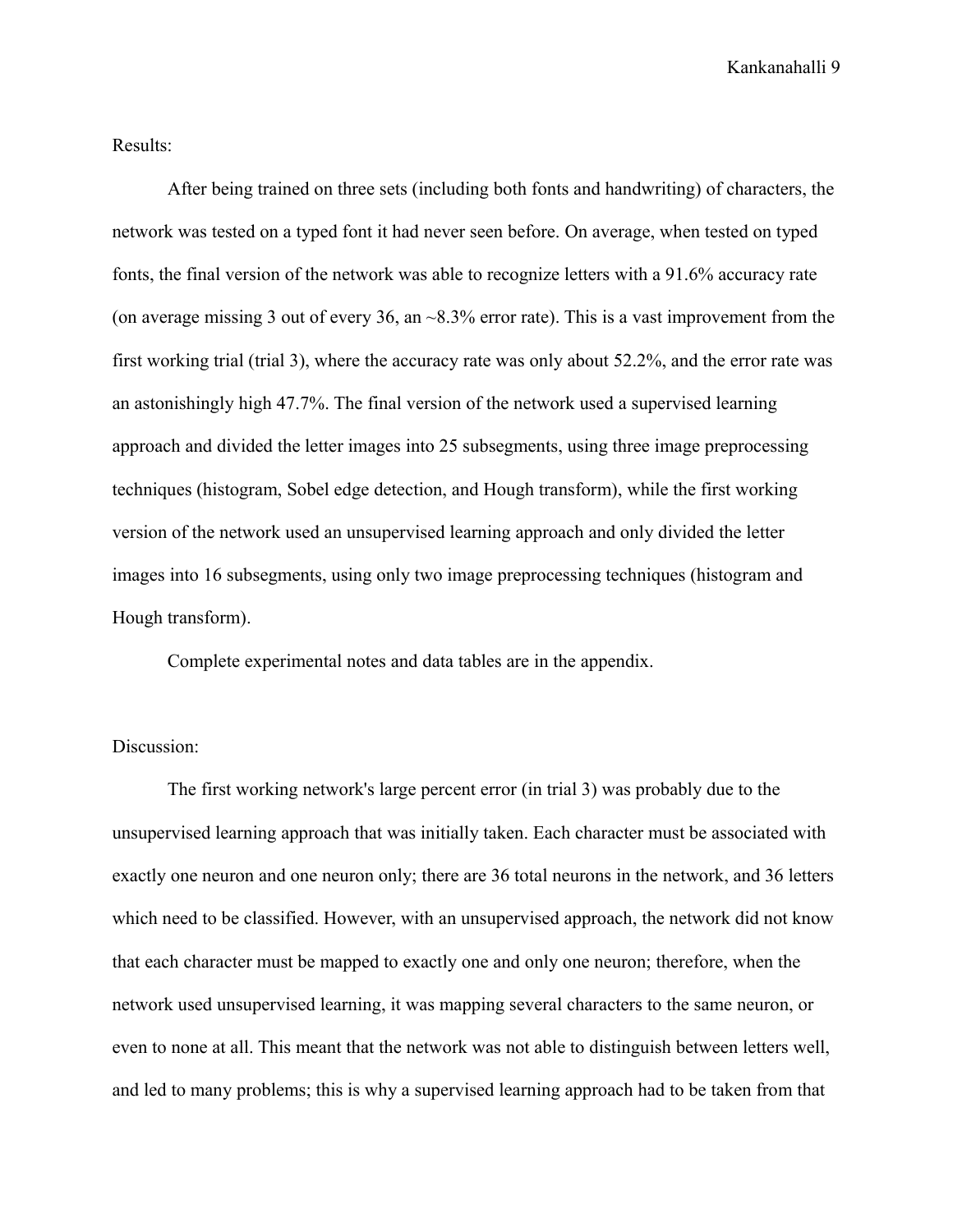point.

However, even this supervised approach is not perfect; there are many patterns in the data which show the network's faults. In the final trial of the network, the network was mainly confused between letters with similar structure (for example, it sometimes classifies the letter G as the number 6, the number 0 as the letter O, or the number 5 as the letter S). There are two possible ways this could be addressed; the first way would be to simply increase the number of subsegments that letter images are divided into, so as to break down the image even more for the network and focus it on even smaller details.

The second possible way to address this problem is slightly more complicated, and involves changing the layout of the network itself. Currently, the characters in the 6x6 Kohonen network map to neurons in this specific manner:

| A            | B | C        | D | Е            | F                       |
|--------------|---|----------|---|--------------|-------------------------|
| G            | Н |          | J | Κ            | L                       |
| M            | N | 0        | P | Q            | R                       |
| $\mathsf{S}$ | т | U        | V | W            | χ                       |
| Y            | Z | $\bf{0}$ |   | $\mathbf{2}$ | $\overline{\mathbf{3}}$ |
|              | 5 | 6        | 7 | 8            | 9                       |

Figure 4: Diagram showing which characters map to which neurons on the network grid.

Each character maps to each neuron in a very simple way; the first letter A maps to the first neuron from the top-left, the second letter B maps to the second neuron from the topleft, and so on. However, this structure may actually interfere with the Kohonen network's classification ability; one of the key aspects of a Kohonen network's classification is data forming into regions, where similar inputs are grouped together. However, as is shown in Figure 4, similar letters are actually not put into similar regions; the neuron for the letter O is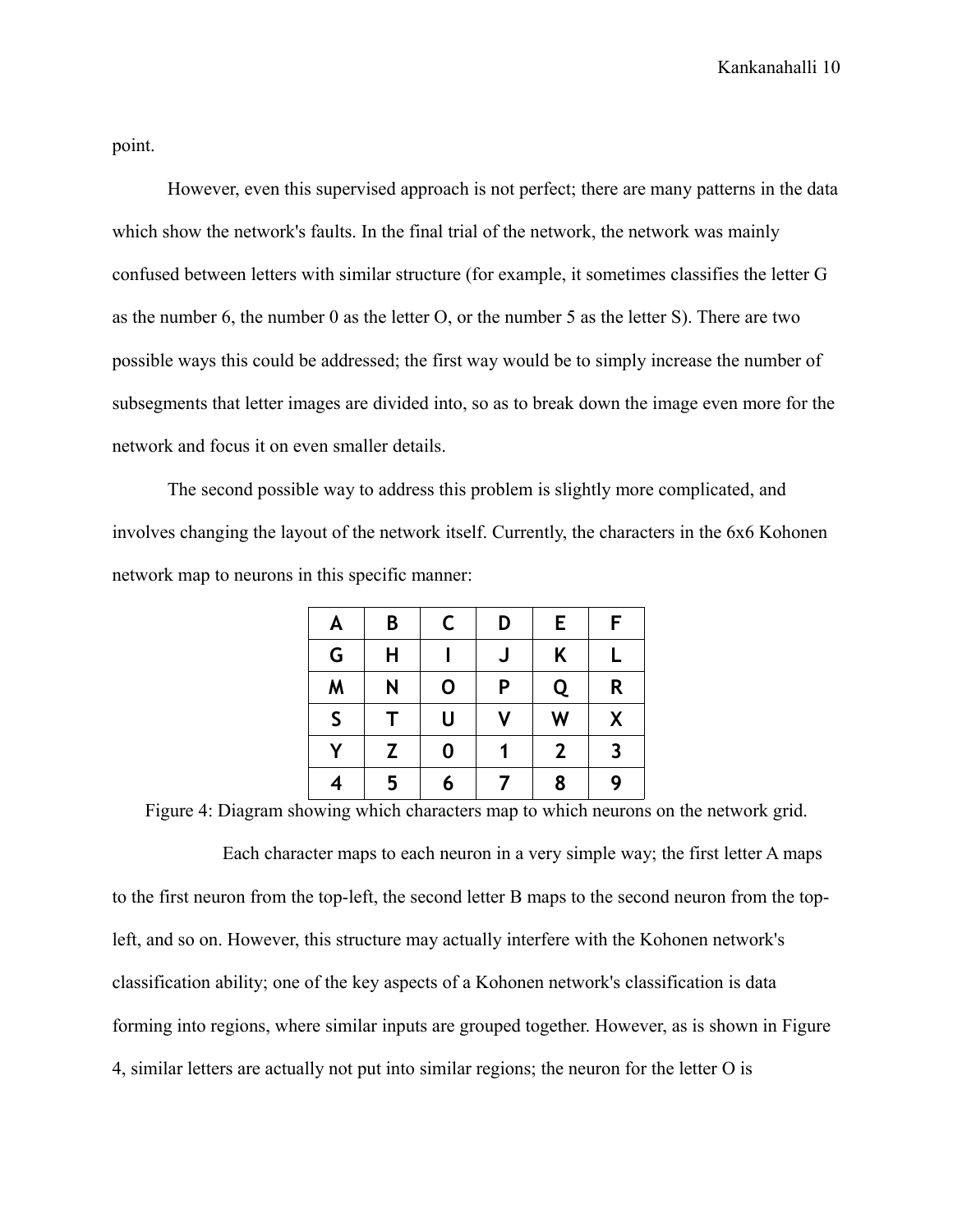surrounded by the neurons for the letters H, I, J, N, P, T, U, and V. This means that if, for example, the neuron O was the BMU for one iteration of training, the letters I,H,N, and T may also be affected, even though they are not similar in structure to the letter O. This is a flaw in the network design and also a source of error, which can be improved on and fixed in the future.

Another source of error which may impact the network's ability is segmentation of the letter images (or, specifically, the number of segments the image is divided into). In early trials, the number of image segments used was 16; however, in later trials, this number was raised to 25, which seemed to increase the accuracy of the network in recognizing letters. The only difference between trial 5 and trial 6 of the network was this increase; however, in trial 5 the network only had a mean accuracy rate of 86.1% whereas in trial 6 the network's accuracy rate was 91.6%, showing that the number of image subsegments does indeed have an impact on network accuracy (though not as large as the impact of supervised learning).

The only real experimental source of error (that is, not stemming from flaws in the network model itself) was the computer's random number generation. The computer's random number generator was used to initialize the weights of the Kohonen network, so that different trials would achieve different results. The random number generator is also used in training the network; a random letter or number from each font set is chosen and presented to the network. The random number generator may have a small impact on the final results of the network, but not enough to severely throw off the final results; it is not a particularly huge source of error, but it is one nevertheless.

Further advancements in this project include correcting the flaws in the network that were addressed, in order to improve the program's image recognition capabilities, and also to refine the network in order to eliminate the minor bugs, such as confusion between similar letters.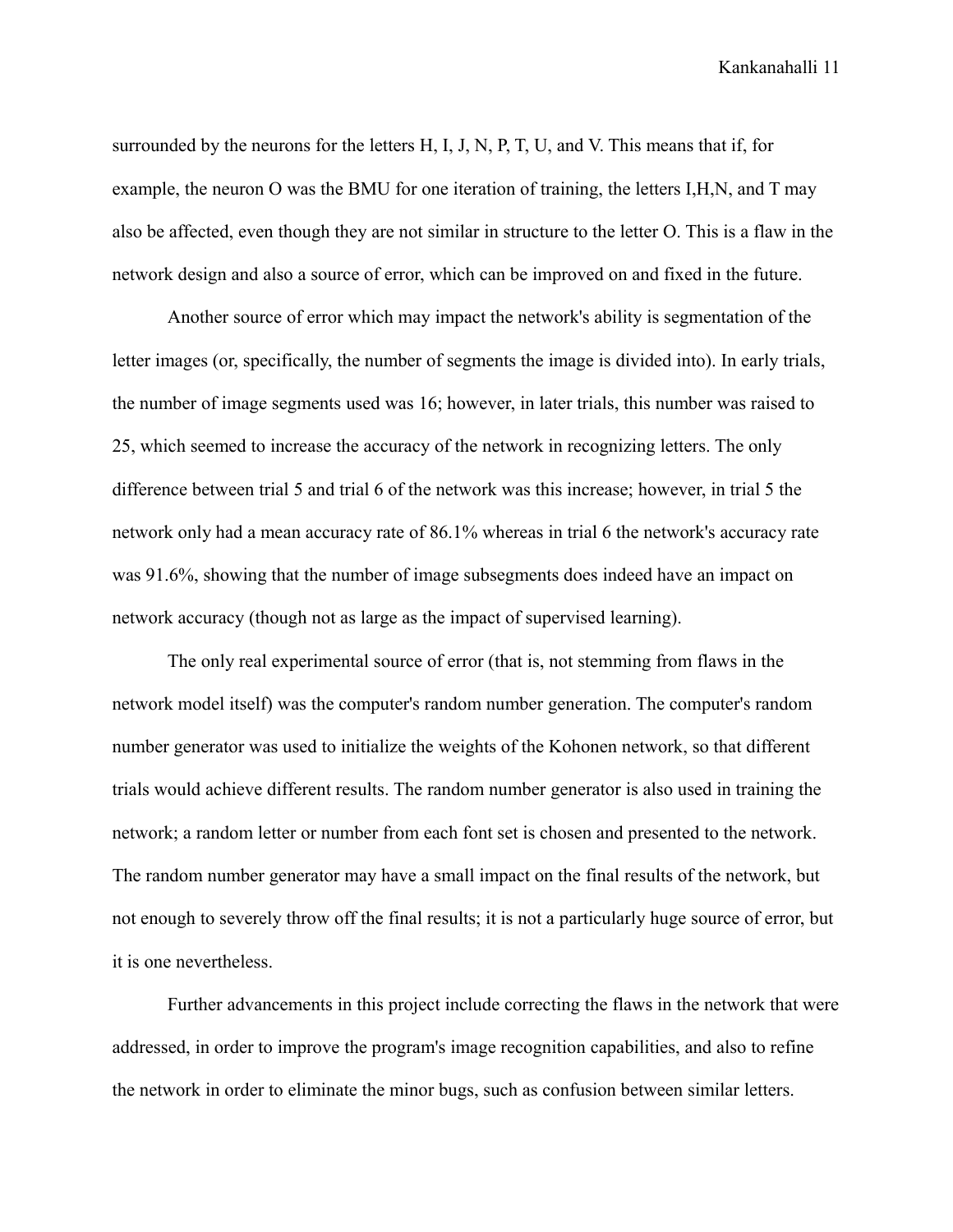Adapting the network to handwriting as well as font recognition is also a topic worth exploring; handwriting recognition is a more complex topic than font recognition, because of the vast ramge of handwriting styles to take into account and the amount of variance in handwriting samples, even from the same person, which may confuse the network. Another topic to look into is using a Kohonen network like the one constructed in this experiment for facial recognition; the network would probably work well with this scenario, because there is much less room for network error in facial recognition than in handwriting recognition (since shots are often from the same angle, and many key features remain the same).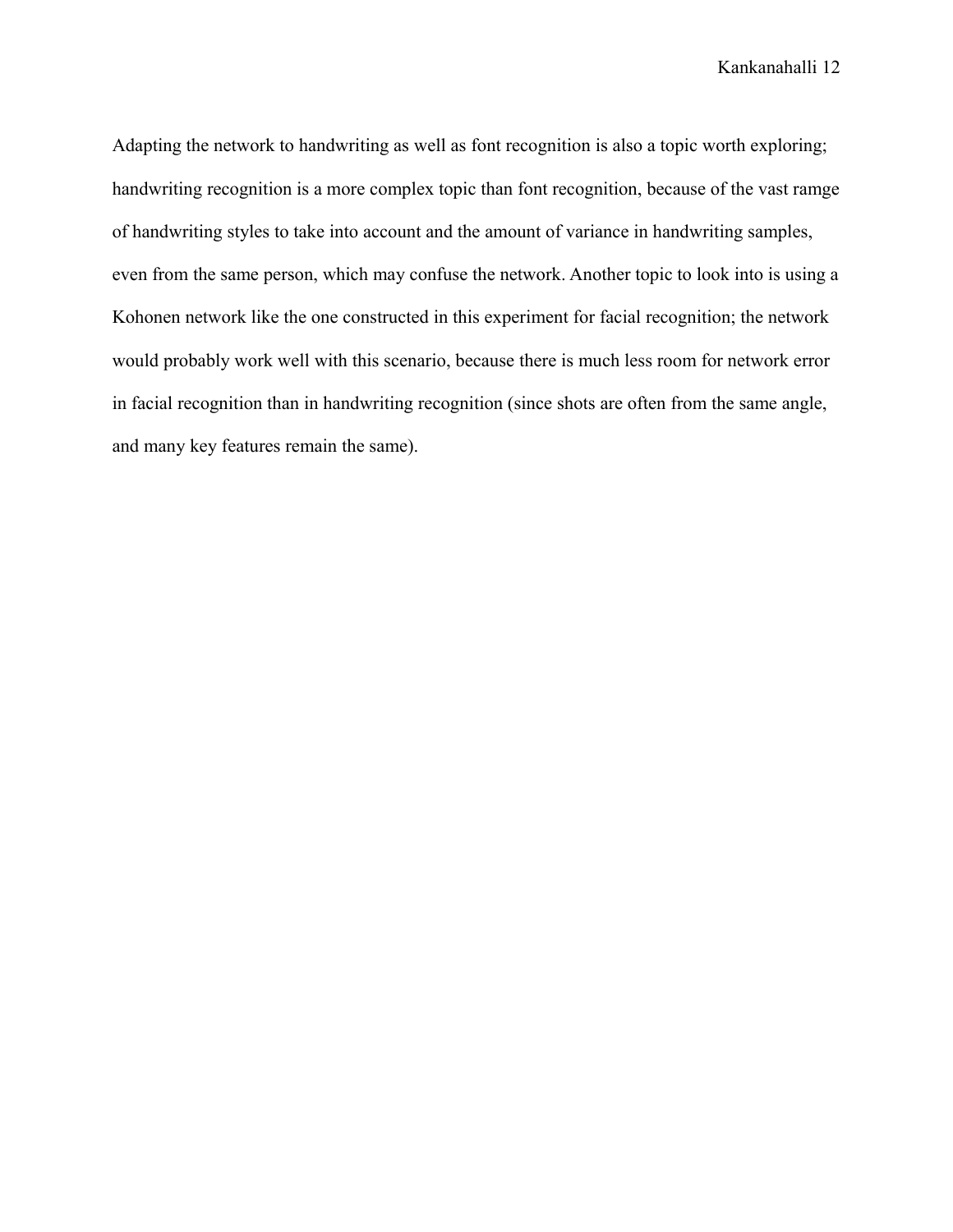## Works Cited

- Buckland, Mat. "Neural Network Tutorial." *AI Junkie*. Ed. Mat Buckland. N.p., 6 Nov. 2003. Web. 19 Oct. 2009. <http://www.ai-junkie.com/ann/evolved/ nnt1.html>.
- ---. "SOM Tutorial Part 1." *AI Junkie*. Ed. Mat Buckland. N.p., 21 Dec. 2004. Web. 2 Dec. 2009. <http://www.ai-junkie.com/ann/som/som1.html>.
- Fisher, Robert, et al. "Hough Transform." *HIPR2*. N.p., 2003. Web. 10 Jan. 2010. <http://homepages.inf.ed.ac.uk/rbf/HIPR2/hough.htm>.
- Green, Bill. "Edge Detection Tutorial." *Drexel University*. N.p., 2002. Web. 4 Jan. 2010. <http://www.pages.drexel.edu/~weg22/edge.html>.
- Heaton, Jeff. *Introduction to Neural Networks with Java*. N.p.: Heaton Research, Inc., 2005. Print.
- Lerner, K. Lee, and Brenda Wilmoth Lerner. "Artificial Intelligence." *Gale Encyclopedia of Science*. 4th ed. Detroit: Gale Group, [2009?]. *Student Resource Center Gold*. Web. 8 Sept. 2009. <http://www.galegroup.com>.
- Matthews, James. "A Basic Introduction to Image Processing." *Generation5*. N.p., 28 Nov. 2004. Web. 21 Dec. 2009. <http://generation5.org/content/2001/ im00.asp>.
- ---. "Self-Organizing Nets." *Generation5*. Ed. James Matthews. N.p., 24 Oct. 2004. Web. 18 Oct. 2009. <http://generation5.org/content/1999/selforganize.asp>
- ---. "An Introduction to Neural Networks." *Generation5*. Ed. James Matthews. N.p., 31 Mar. 2000. Web. 30 Sept. 2009. <http://www.generation5.org/content/2000/nnintro.asp>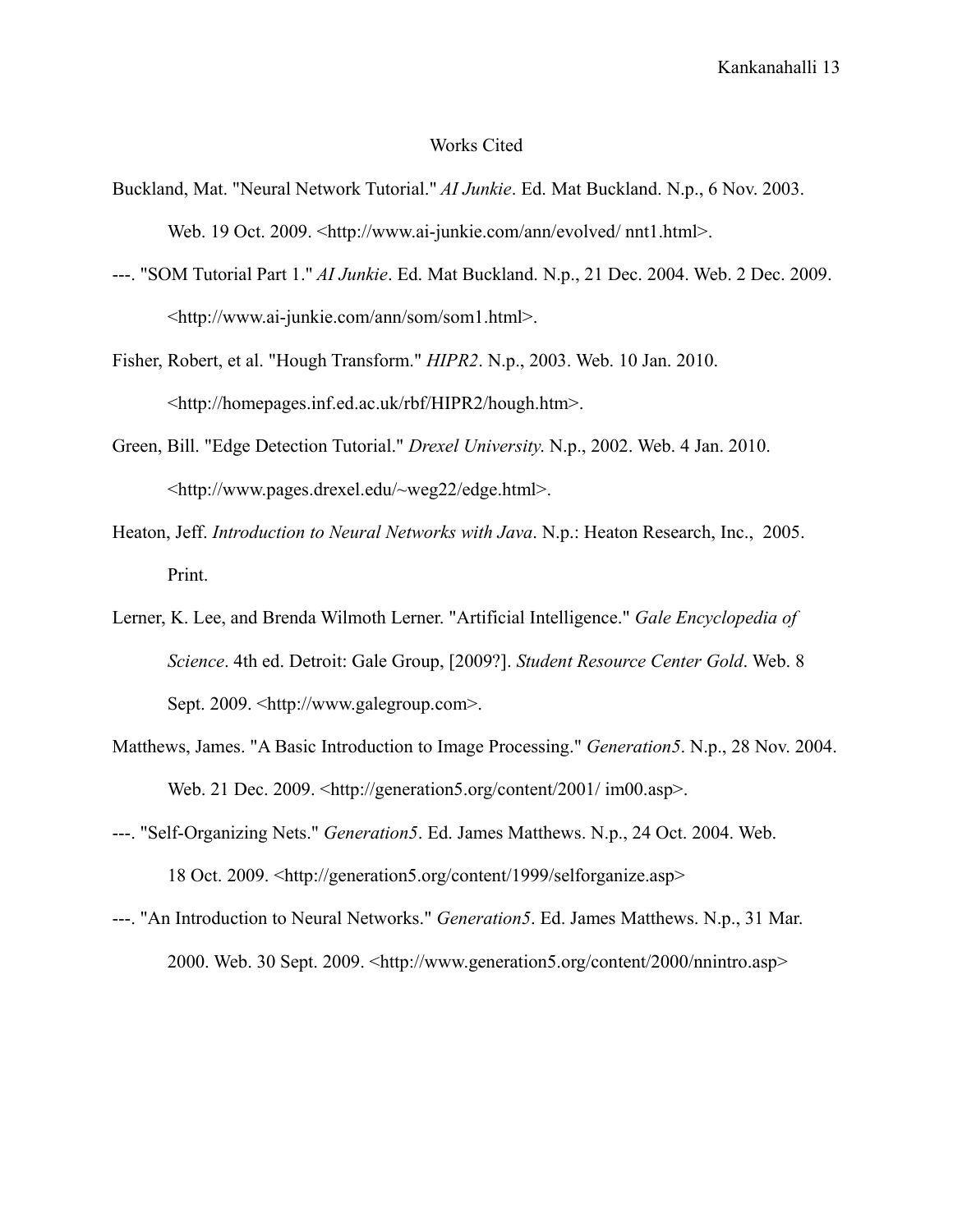Appendix (Data and Experimental Notes):

Trial 1:

Network Description: Kohonen network, 6x6 neuron grid, learning rate = 0.3, unsupervised (learns to classify by itself)

Pre-Processing for Inputs: Each grayscale image has its histogram mean and standard deviation calculated. The image is also run through a Sobel edge detector to get a new grayscale image, which has its histogram mean and standard deviation calculated as well. The image is then split into 16 equal subsegments, and the above process is repeated for each. This makes for 68 inputs total.

Results: Failed in preprocessing step. The program crashed with an "array index out of bounds" error.

Trial 2:

Network Description: Same as #1

Pre-Processing for Inputs: Same as #1

Results: All images mapped to the neuron for the letter "F." Upon investigation, it turns out this was the result of not clearing an array before using it again in computations.

Trial 3:

Network Description: Same as #1 Pre-Processing for Inputs: Same as #1 Results: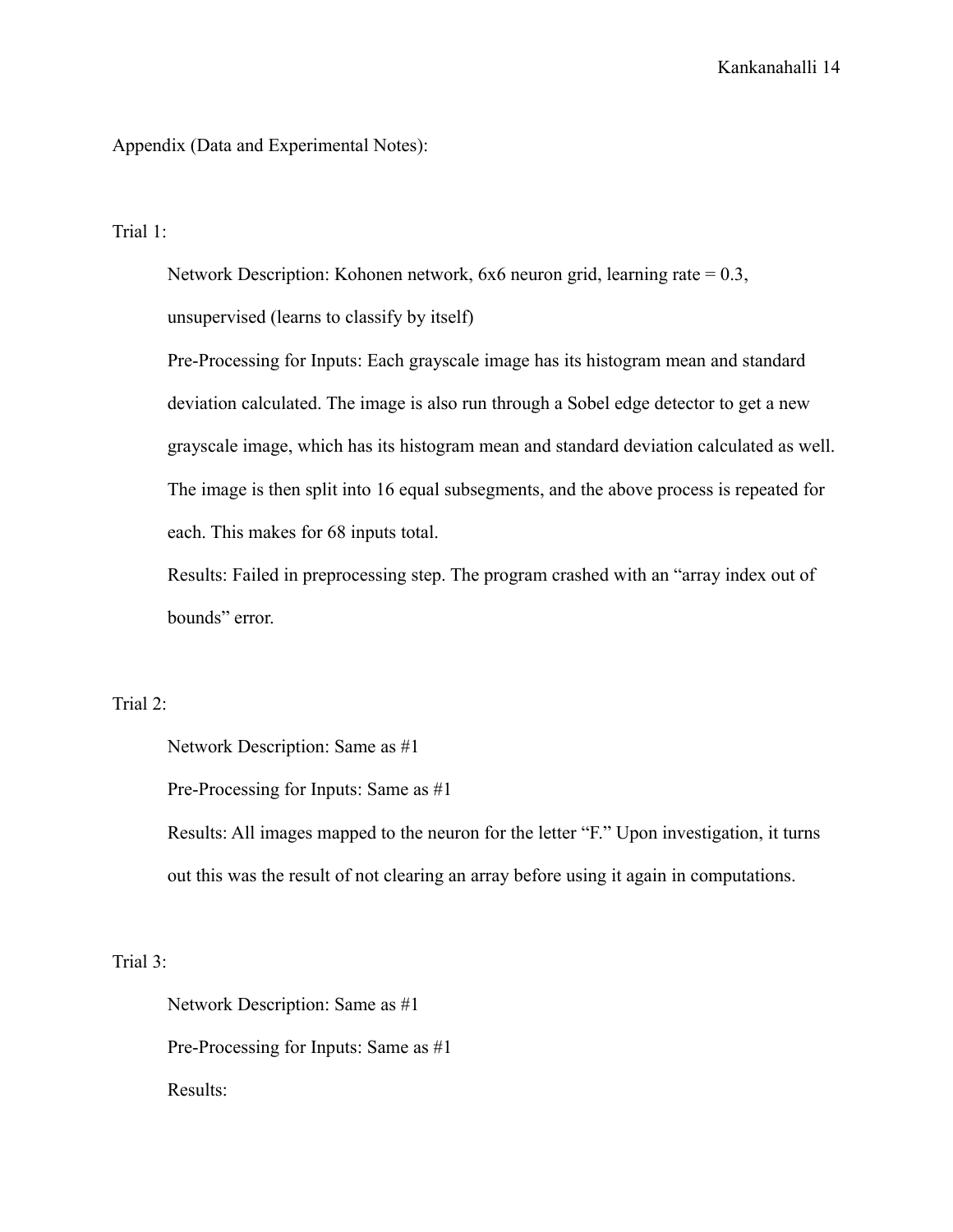| $ {\bf A} $                               | B C D E F                                                                                |   |                  |                           |   | GHI            |  | $\bf J$ |                          |     | K L MN O P O |  |       |  |          |   | R S |                                        | $\mathbf{U}$ | V |                                             | WX Y Z 0 |     |                | 2 | 3              | $\vert$         | 5              | 6 | $\overline{7}$  | 8 | 9               |
|-------------------------------------------|------------------------------------------------------------------------------------------|---|------------------|---------------------------|---|----------------|--|---------|--------------------------|-----|--------------|--|-------|--|----------|---|-----|----------------------------------------|--------------|---|---------------------------------------------|----------|-----|----------------|---|----------------|-----------------|----------------|---|-----------------|---|-----------------|
| T<br>D                                    | C D F                                                                                    |   |                  | $\mathbf{F}$              | 8 | M <sub>I</sub> |  | I       |                          | K L | WMO P        |  |       |  | 0        |   | S   | Y                                      | $\bf{V}$     | V | V                                           | X Z Z    |     | O <sub>I</sub> |   | 8 <sup>1</sup> | $\vert 4 \vert$ | 5              | 6 | $7\phantom{.0}$ | 8 | 9               |
| $\vert B \vert$<br>A                      | C                                                                                        | T | $\boldsymbol{F}$ | $\boldsymbol{\mathrm{F}}$ | 6 | N <sub>l</sub> |  |         |                          | K L |              |  | WMO P |  | $\Omega$ |   | S   |                                        |              | V |                                             | XZ       | Z   | $\Omega$       |   | 3              | 4               | $\overline{0}$ | 6 | $\overline{7}$  | 8 | 9               |
| T<br>$\vert B \vert$                      | C                                                                                        | T | $\mathbf{F}$     | $\mathbf{F}$              | 6 | N <sub>l</sub> |  |         | $\mathbf{Z}^{\parallel}$ |     |              |  | WMO P |  | O        | S | 5   |                                        | $\bf V$      | V | V                                           |          | Y Z | $\Omega$       | 4 | 3              | $\overline{4}$  | $\overline{0}$ | 6 | $\overline{7}$  | 8 | $\vert 9 \vert$ |
|                                           | Amount Classified Incorrectly for T1: 17/36<br>Amount Classified Correctly for T1: 19/36 |   |                  |                           |   |                |  |         |                          |     |              |  |       |  |          |   |     |                                        |              |   |                                             |          |     |                |   |                |                 |                |   |                 |   |                 |
|                                           | Total Accuracy Rate for T1: 52%                                                          |   |                  |                           |   |                |  |         |                          |     |              |  |       |  |          |   |     |                                        |              |   |                                             |          |     |                |   |                |                 |                |   |                 |   |                 |
|                                           | Amount Classified Correctly for T2: 21/36<br>Amount Classified Incorrectly for T2: 15/36 |   |                  |                           |   |                |  |         |                          |     |              |  |       |  |          |   |     |                                        |              |   |                                             |          |     |                |   |                |                 |                |   |                 |   |                 |
|                                           | Total Accuracy Rate for T2: 58%                                                          |   |                  |                           |   |                |  |         |                          |     |              |  |       |  |          |   |     |                                        |              |   |                                             |          |     |                |   |                |                 |                |   |                 |   |                 |
| Amount Classified Correctly for T3: 17/36 |                                                                                          |   |                  |                           |   |                |  |         |                          |     |              |  |       |  |          |   |     |                                        |              |   | Amount Classified Incorrectly for T3: 19/36 |          |     |                |   |                |                 |                |   |                 |   |                 |
| Total Accuracy Rate for T3: 47%           |                                                                                          |   |                  |                           |   |                |  |         |                          |     |              |  |       |  |          |   |     |                                        |              |   |                                             |          |     |                |   |                |                 |                |   |                 |   |                 |
| Mean Amt Classified Correctly: 19/36      |                                                                                          |   |                  |                           |   |                |  |         |                          |     |              |  |       |  |          |   |     | Mean Amt Classified Incorrectly: 17/36 |              |   |                                             |          |     |                |   |                |                 |                |   |                 |   |                 |
| Mean Accuracy Rate: 52.22%                |                                                                                          |   |                  |                           |   |                |  |         |                          |     |              |  |       |  |          |   |     |                                        |              |   |                                             |          |     |                |   |                |                 |                |   |                 |   |                 |

## Trial 4:

Network Description: Same as #1, except now semisupervised (each neuron is assigned a

specific character).

Pre-Processing for Inputs: Same as #1

Results:

| $ {\bf A} {\bf B} {\bf C} {\bf D} {\bf E} {\bf F} {\bf G} {\bf H} {\bf I}\ {\bf J}\ {\bf K} {\bf L} {\bf M}{\bf N} {\bf O} {\bf P} {\bf Q} {\bf R} {\bf S} {\bf T} {\bf U} {\bf V} {\bf W}{\bf X} {\bf Y} {\bf Z} {\bf 0}\ {\bf 1}\ {\bf 2}\ {\bf 3}\ {\bf 4}\ {\bf 5}\ {\bf 6}\ {\bf 7}\ {\bf 8}\ {\bf 9}\ {\bf 1}\ {\bf 1}\ {\bf 1}\ {\bf 1}\ {\bf Y} {\bf M} {\bf N} {\bf Y} {\bf Y} {\bf Y} {\bf Y} {\$ |  |  |  |  |  |  |  |  |  |  |  |  |  |  |  |  |  |
|-------------------------------------------------------------------------------------------------------------------------------------------------------------------------------------------------------------------------------------------------------------------------------------------------------------------------------------------------------------------------------------------------------------|--|--|--|--|--|--|--|--|--|--|--|--|--|--|--|--|--|
| $ \!\ln\! \mathrm{B} \mathrm{C} \mathrm{D} \mathrm{E} \mathrm{F} \!\!\ 8\, \mathrm{M} \!\!\ 1\, \mathrm{K} \mathrm{L} \mathrm{W} \mathrm{N} \mathrm{O} \mathrm{P} \mathrm{Q} \mathrm{R} \mathrm{S} \mathrm{Y} \mathrm{U} \mathrm{V} \mathrm{W} \mathrm{X} \mathrm{Y} \mathrm{Z} \mathrm{O} \!\!\ 1\, \!\!\ 2\, \!\!\ 3\, \!\!\ 4\, \!\!\ 5\, \!\!\ 6\, \!\!\ 7\, \!\!\ 8\, \!\!\ 9\, \!\!\ $                |  |  |  |  |  |  |  |  |  |  |  |  |  |  |  |  |  |
| $A B C D E F 8 MI T K L WN O P Q R 5 Y U V WX Y Z O 1 2 3 4 5 6 7 8 9 $                                                                                                                                                                                                                                                                                                                                     |  |  |  |  |  |  |  |  |  |  |  |  |  |  |  |  |  |
| $ \text{A}  \text{B}  \text{C}  \text{D}  \text{E}  \text{F}  \text{8}  \text{M}$ I $ \text{T}  \text{K}  \text{L}  \text{W} \text{N}  \text{O}  \text{P}  \text{Q}  \text{R}  \text{S}  \text{Y}  \text{U}  \text{V}  \text{W} \text{X}  \text{Y}  \text{Z}  \text{O} 1 2 3 4 0 6 7 8 9 $                                                                                                                  |  |  |  |  |  |  |  |  |  |  |  |  |  |  |  |  |  |

Amount Classified Correctly for T1: 30/36 Amount Classified Incorrectly for T1: 6/36

Total Accuracy Rate for T1: 83.3%

Amount Classified Correctly for T2: 29/36 Amount Classified Incorrectly for T2: 7/36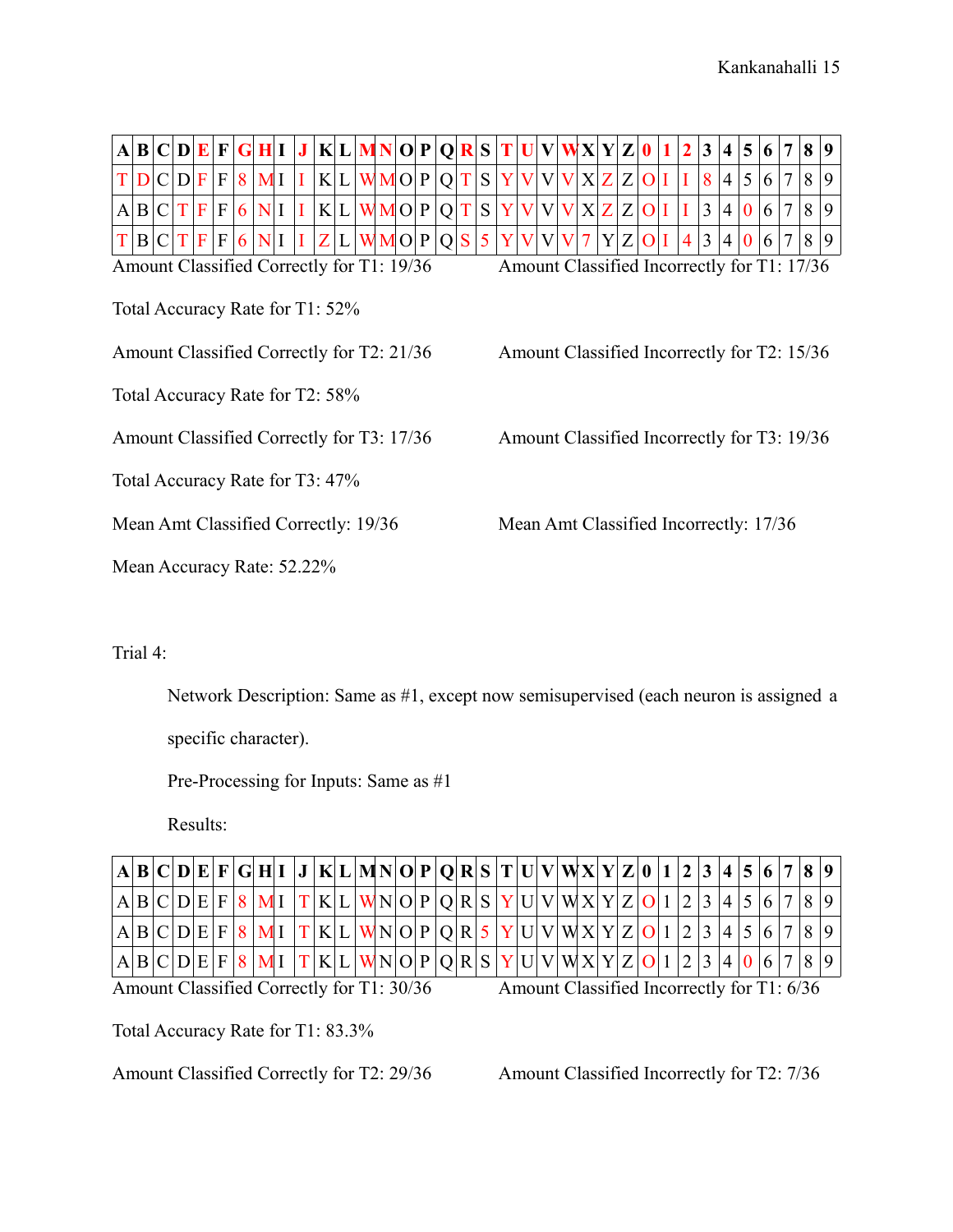Total Accuracy Rate for T2: 80.5%

Total Accuracy Rate for T3: 80.5%

Mean Accuracy Rate: 81.43%

Amount Classified Correctly for T3: 29/36 Amount Classified Incorrectly for T3: 7/36

Mean Amt Classified Correctly: 29.33/36 Mean Amt Classified Incorrectly: 6.66/36

Trial 5:

Network Description: Same as #4

Pre-Processing for Inputs: A Hough transform was added, to find the main line and its 3

parameters (sin of angle, cosine of angle, radius) for both the whole image and each

subsegment. This brings the count of total input features up to 119.

Results:

|   |                                           |  |              |                |  |     | $B C D E F G H I J K L MN O P Q R S T U V WX Y Z 0 1$ |  |  |                |       |       |        |        |  |       |                | 2 3 4 5         |                |                                            | 8 <sup>0</sup> |   |
|---|-------------------------------------------|--|--------------|----------------|--|-----|-------------------------------------------------------|--|--|----------------|-------|-------|--------|--------|--|-------|----------------|-----------------|----------------|--------------------------------------------|----------------|---|
|   | B C D E                                   |  | $\mathbf{F}$ |                |  | K L | $\vert$ WNOPQR5                                       |  |  |                | Y U V |       | WX Y Z |        |  | 0 1 2 |                | $\vert 4 \vert$ |                |                                            | 8              | 9 |
| A | B C D E                                   |  | $\mathbf{F}$ | H <sup>2</sup> |  | K L | W N  O  P  Q  R                                       |  |  | 5 <sup>1</sup> | Y U V |       |        | WX Y Z |  |       | 121            | 4 <sup>1</sup>  | 5              |                                            | 8              |   |
|   | B C D E F                                 |  |              |                |  | K L | WN O P Q R                                            |  |  |                |       | Y U V | WX Y Z |        |  |       | 2 <sup>1</sup> | 4               | 5 <sup>5</sup> |                                            | 8 <sup>1</sup> |   |
|   | Amount Classified Correctly for T1: 31/36 |  |              |                |  |     |                                                       |  |  |                |       |       |        |        |  |       |                |                 |                | Amount Classified Incorrectly for T1: 5/36 |                |   |
|   | Total Accuracy Rate for T1: 86.1%         |  |              |                |  |     |                                                       |  |  |                |       |       |        |        |  |       |                |                 |                |                                            |                |   |

Amount Classified Correctly for T2: 31/36 Amount Classified Incorrectly for T2: 5/36

Total Accuracy Rate for T2: 86.1%

Amount Classified Correctly for T3: 31/36 Amount Classified Incorrectly for T3: 5/36

Total Accuracy Rate for T3: 86.1%

Mean Amt Classified Correctly: 31/36 Mean Amt Classified Incorrectly: 5/36

Mean Accuracy Rate: 86.1%